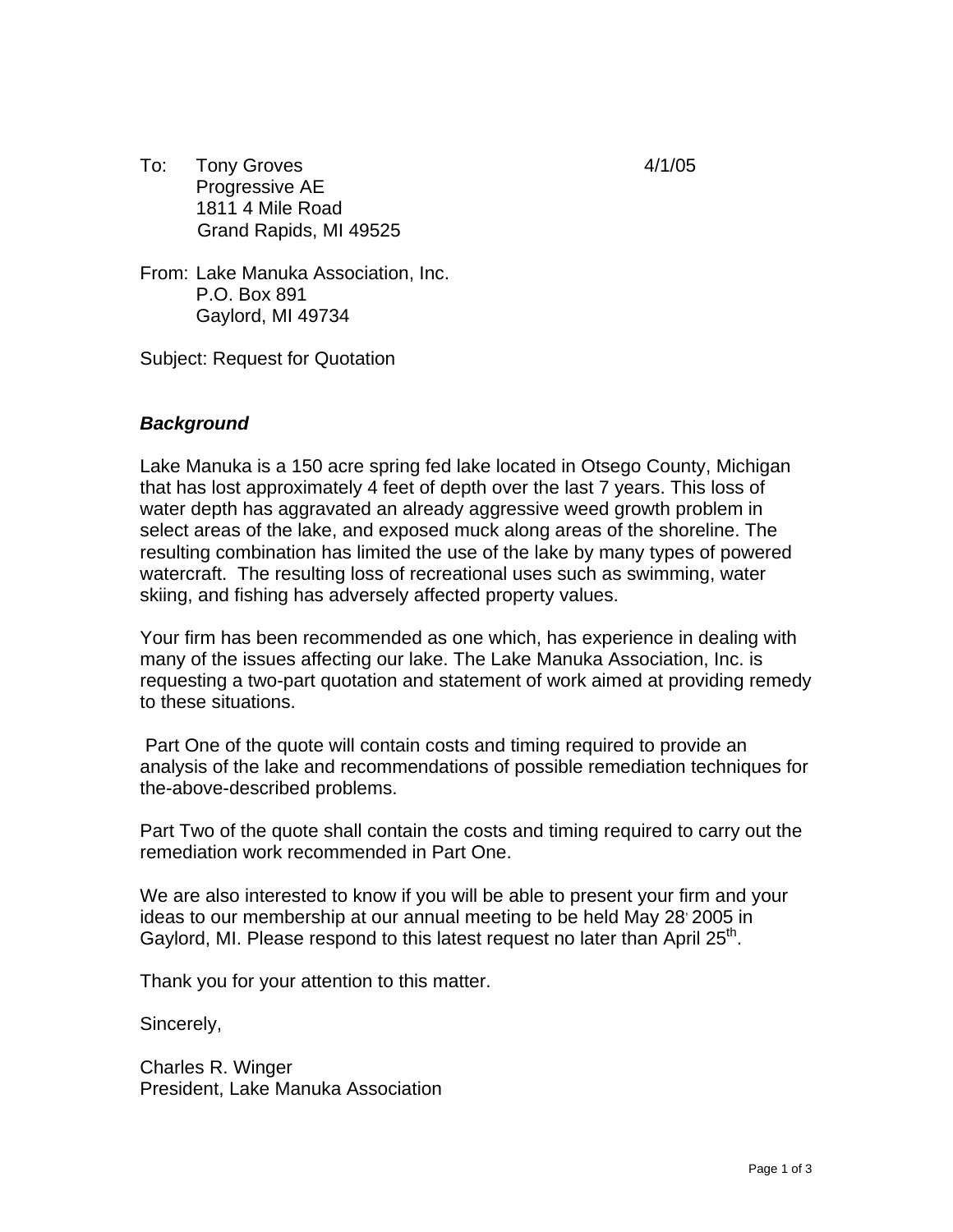## Details

When submitting your Quote, please include a detailed statement of work describing at minimum:

- Specific engineering experiences for similar projects, qualifications of technical staff, and a company profile. Include project references and contacts.
- Detailed billing information including billing rates
- Detailed scope of services for:
	- o Water level: Specifically augmentation wells, but other concepts are encouraged. This should include definition of an "acceptable" level, and monitoring techniques to maintain that level.
	- o Weed control: Address Chemical, Biological, and/or Mechanical methods.
	- o Muck control/removal: Address Aeration, Dredging, Biological, or Chemical methods.
	- o Dredging sand bars for improved navigation.
- Each topic covered will also address:
	- o Effectiveness of each concept alone.
	- o Effectiveness of concepts used in combination.
	- o Estimated implementation costs.
	- o Estimated on-going maintenance methods and costs.
	- o Clearly define all possible consequences to the lake and the surrounding environment, both positive and negative. Also include how these consequences would be monitored and evaluated.
	- o Outline Legal implications and requirements for each course of action. These should include both current and future riparian rights.
	- o Your estimate of our chances for approval from the DNR / DEQ and local regulatory agencies for any one of these projects.
- A detailed timeline showing the start, milestones and end dates needed to complete Part One of the quote.
- A detailed timeline showing the start, milestones and end dates needed to actually implement the remediation techniques, as discussed in Part Two of your quote.
- A list of personnel, equipment and any other resources your company will assign to assure successful completion of the project. Include detailed information for subcontractors.